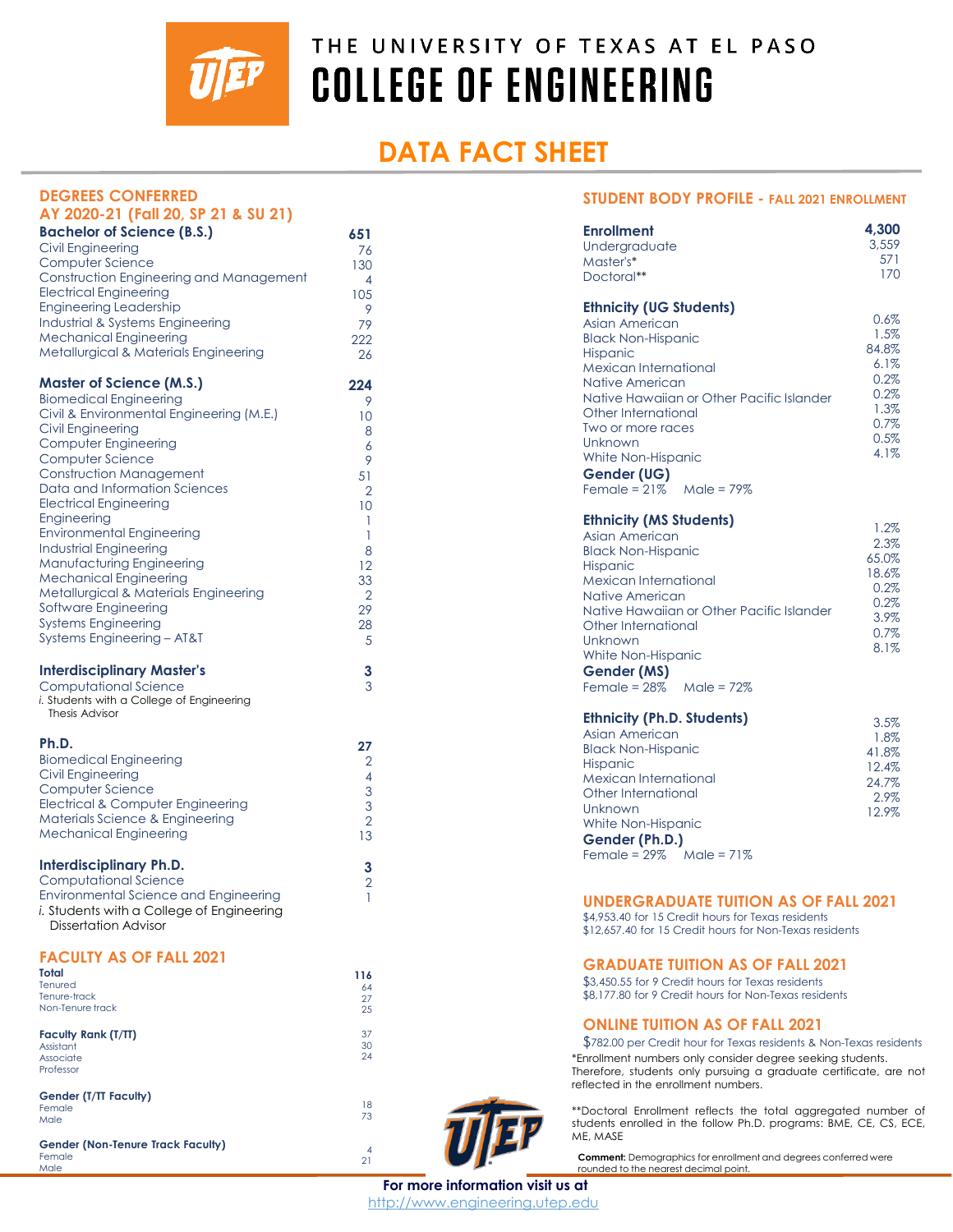

# **CIVIL ENGINEERING DATA FACT SHEET**

1

### **DEGREES CONFERRED AY 2020-21 (Fall 20, SP 21 & SU 21)**

| <b>Bachelor of Science (B.S.)</b><br>Civil Engineering                                                                                                            | 80<br>76            |
|-------------------------------------------------------------------------------------------------------------------------------------------------------------------|---------------------|
| Construction Engineering and Management                                                                                                                           | 4                   |
| <b>Master of Science (M.S.)</b><br>Civil and Environmental Engineering (M.E.)<br>Civil Engineering<br>Construction Management<br><b>Environmental Engineering</b> | 70<br>10<br>8<br>51 |
| Ph.D.<br>Civil Engineering                                                                                                                                        | 4<br>4              |
| Interdisciplinary Ph.D.                                                                                                                                           |                     |

#### Environmental Science & Engineering i. Students with a College of Engineering Dissertation Advisor

### **ENROLLMENT FALL 2021**

| <b>Undergraduate</b>                                             | 573             |
|------------------------------------------------------------------|-----------------|
| Civil Engineering                                                | 426             |
| Construction Engineering and Management                          | 50              |
| Lower Division Civil Engineering                                 | 81              |
| Lower Division Construction Engineering Mamt.                    | 16              |
| <b>Master's</b>                                                  | 139             |
| Civil and Environmental Engineering (M.E.)                       | 12              |
| Civil Engineering                                                | 21              |
| <b>Construction Management</b>                                   | 96              |
| <b>Environmental Engineering</b>                                 | 10              |
| *These numbers do not include certificates, only actual degrees. |                 |
| Ph.D.                                                            | 10              |
| <b>Civil Engineering</b>                                         |                 |
|                                                                  | 10              |
| <b>FACULTY AS OF FALL 2021</b>                                   |                 |
|                                                                  | 18              |
| <b>Total</b>                                                     | 10 <sup>°</sup> |
| Tenured<br>Tenure-track                                          | $\overline{4}$  |
| Non-Tenure track                                                 | 4               |
| <b>Faculty Rank (T/TT)</b>                                       | 3               |
| Assistant                                                        | 4               |
| Associate<br>Professor                                           | $\overline{7}$  |
| <b>Faculty Rank (Non-Tenure Track Faculty)</b>                   | 1               |
| Assistant Professor of Instruction                               | 1               |
| <b>Clinical Professor</b><br>Research Associate Professor        | 1               |
| <b>Visiting Professor</b>                                        | 1               |
| <b>Gender (T/TT Faculty)</b>                                     |                 |
| Female                                                           | $\overline{2}$  |
| Male                                                             | 12              |
|                                                                  |                 |

**Gender (Non-Tenure Track Faculty)** Female Male

## **STUDENT BODY PROFILE - DEGREES CONFERRED AY 2020-21**

| Ethnicity (UG)<br>Asian American<br>Hispanic<br>Mexican International<br>Native Hawaijan or Other Pacific Islander<br>Other International<br>Unknown<br>Gender (UG)<br>Female = $35\%$ Male = $65\%$            | 80<br>2.5%<br>83.8%<br>7.5%<br>1.3%<br>3.8%<br>1.3%   |
|-----------------------------------------------------------------------------------------------------------------------------------------------------------------------------------------------------------------|-------------------------------------------------------|
| <b>Ethnicity (MS)</b><br>Asian American<br><b>Black Non-Hispanic</b><br><b>Hispanic</b><br><b>Mexican National</b><br>Other International<br>White Non-Hispanic<br>Gender (MS)<br>Female = $36\%$ Male = $64\%$ | 70<br>5.7%<br>2.9%<br>58.6%<br>11.4%<br>2.9%<br>18.6% |
| Ethnicity (Ph.D.)<br>Asian American<br><b>Hispanic</b><br>Other International<br>Gender (Ph.D.)<br>Female = $0\%$ Male = $100\%$                                                                                | 4<br>50.0%<br>25.0%<br>25.0%                          |
| <b>Ethnicity (Interdisciplinary Ph.D.)</b><br>Other International                                                                                                                                               | 1<br>100%                                             |
| <b>Gender (Interdisciplinary Ph.D.)</b><br>Female = $0\%$ Male= $100\%$                                                                                                                                         |                                                       |

#### **STUDENT BODY PROFILE - FALL 2021 ENROLLMENT**

| Ethnicity (UG)                                                     | 573           |
|--------------------------------------------------------------------|---------------|
| Asian American                                                     | 0.5%          |
| <b>Black Non-Hispanic</b>                                          | 0.7%          |
| Hispanic                                                           |               |
| Mexican International                                              | 86.6%<br>4.5% |
| Native American                                                    | 0.2%          |
| Native Hawaijan or Other Pacific Islander                          |               |
| Other International<br>Two or more races                           | 0.3%          |
| Unknown                                                            | 1.2%          |
| White Non-Hispanic                                                 | 0.7%          |
| Gender (UG)                                                        | 0.7%          |
| Female = $28\%$ Male = $72\%$                                      | 4.5%          |
|                                                                    |               |
| Ethnicity (MS & M.E.)                                              | 139           |
| Asian American                                                     | 1.4%          |
| <b>Black Non-Hispanic</b>                                          | 2.9%          |
| Hispanic                                                           | 66.9%         |
| Mexican International<br>Native Hawaiian or Other Pacific Islander | 9.4%          |
| Other International                                                |               |
| Unknown                                                            | 0.7%          |
| White Non-Hispanic                                                 | 5.0%<br>1.4%  |
| Gender (MS & M.E.)                                                 | 12.2%         |
| Female = $29\%$ Male = $71\%$                                      |               |
|                                                                    |               |
| Ethnicity (Ph.D.)                                                  | 10            |
| Asian American                                                     | 10.0%         |
| Hispanic                                                           | 40.0%         |
| Mexican International                                              | 10.0%         |
| Other International                                                | 40.0%         |
| Gender (Ph D)                                                      |               |

**Gender (Ph.D.)** Female = 40% Male = 60%

**Comment:** Demographics for enrollment and degrees conferred were rounded to the nearest decimal point.

1 3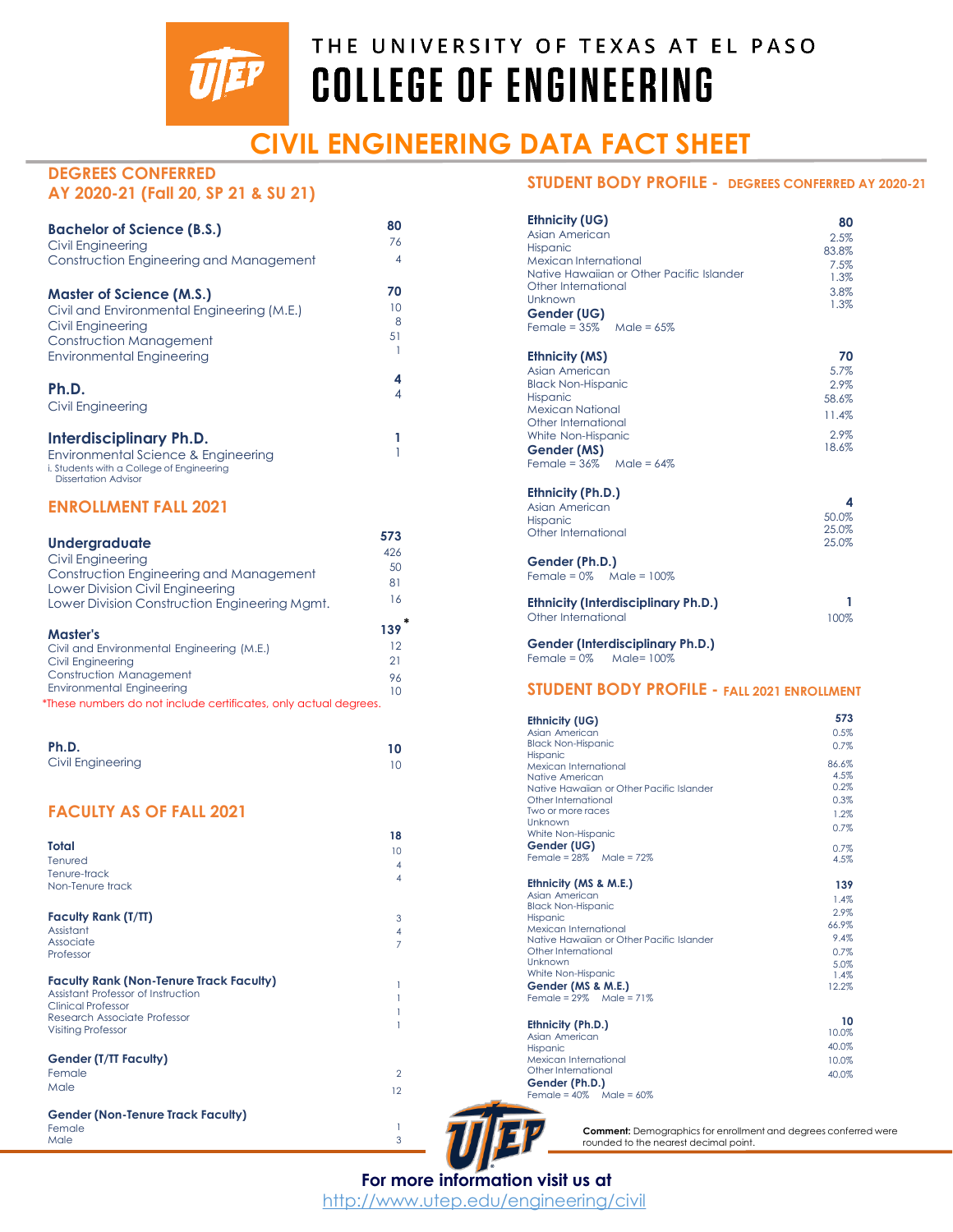

# **COMPUTER SCIENCE DATA FACT SHEET**

## **DEGREES CONFERRED AY 2020-21 (Fall 20, SP 21 & SU 21)**

| <b>Bachelor of Science (B.S.)</b>                                                                                        | 130    |
|--------------------------------------------------------------------------------------------------------------------------|--------|
| Computer Science                                                                                                         | 130    |
| <b>Master of Science (M.S.)</b>                                                                                          | 40     |
| Computer Science                                                                                                         | 9      |
| Information Technology                                                                                                   | 2      |
| Software Engineering                                                                                                     | 29     |
| <b>Interdisciplinary Master's</b><br>Computational Science<br>i. Students with a thesis advisor<br>from Computer Science | 3<br>3 |
| Ph.D.<br>Computer Science<br>Computational Science<br>i. Students with a dissertation advisor<br>from Computer Science   | 4<br>3 |

#### **ENROLLMENT FALL 2021**

| <b>Undergraduate</b>                                             | 1092 |
|------------------------------------------------------------------|------|
| Computer Science                                                 | 899  |
| Lower Division Computer Science                                  | 193  |
|                                                                  |      |
| <b>Master's</b>                                                  | 26   |
| Computer Science                                                 | 11   |
| Data & Information Sciences<br>Software Engineering              | 42   |
| *These numbers do not include certificates, only actual degrees. |      |
| Ph.D.                                                            |      |

#### **FACULTY AS OF FALL 2021**

Computer Science

| Total<br>Tenured                                                                                                  | 23<br>13<br>6 |
|-------------------------------------------------------------------------------------------------------------------|---------------|
| Tenure-track<br>Non-Tenure track                                                                                  | 4             |
| Faculty Rank (T/TT)                                                                                               |               |
| Assistant<br>Associate<br>Professor                                                                               | 6<br>8<br>5   |
| <b>Faculty Rank (Non-Tenure Track Faculty)</b><br>Assistant Professor of Practice<br>Clinical Associate Professor |               |
| Visiting Assistant Professor<br>Assistant Professor of Instruction                                                |               |
| Gender (T/TT Faculty)<br>Female                                                                                   | 6             |
| Male                                                                                                              | 13            |
| Gender (Non-Tenure Track Faculty)                                                                                 |               |
| Female<br>Male                                                                                                    | U             |

#### **STUDENT BODY PROFILE - DEGREES CONFERRED AY 2020-21**

| <b>Ethnicity (UG)</b><br>Asian American<br><b>Black Non-Hispanic</b><br><b>Hispanic</b><br><b>Mexican National</b><br>Other International<br>White Non-Hispanic<br>Gender (UG)<br>Female = $20\%$ Male = $80\%$                                        | 130<br>0.8%<br>0.8%<br>87.7%<br>5.4%<br>0.8%<br>4.6%                          |
|--------------------------------------------------------------------------------------------------------------------------------------------------------------------------------------------------------------------------------------------------------|-------------------------------------------------------------------------------|
| <b>Ethnicity (MS)</b><br>Hispanic<br>Mexican International<br>Other International<br>White Non-Hispanic<br>Gender (MS)<br>Female = $25\%$ Male = $75\%$                                                                                                | 40<br>70.0%<br>12.5%<br>7.5%<br>10.0%                                         |
| Ethnicity (MS Interdisciplinary)<br>Other International<br><b>Gender (MS Interdisciplinary)</b><br>Female = $0\%$ Male = $100\%$                                                                                                                       | 3<br>100%                                                                     |
| Ethnicity (Ph.D.)<br><b>Hispanic</b><br>Mexican International<br>Other International<br>Gender (Ph.D.)<br>Female = $25\%$ Male = $75\%$                                                                                                                | 4<br>50.0%<br>25.0%<br>25.0%                                                  |
| <b>STUDENT BODY PROFILE - FALL 2021 ENROLLMENT</b>                                                                                                                                                                                                     |                                                                               |
| Ethnicity (UG)<br>Asian American<br><b>Black Non-Hispanic</b><br><b>Hispanic</b><br>Mexican International<br>Native American<br>Native Hawaiian or Other Pacific Islander<br>Other International<br>Two or more races<br>Unknown<br>White Non-Hispanic | 1092<br>0.7%<br>2.4%<br>84.5%<br>4.3%<br>0.1%<br>0.3%<br>1.2%<br>0.7%<br>0.4% |
| Gender (UG)<br>Female = $18\%$ Male = $82\%$                                                                                                                                                                                                           | 5.4%                                                                          |
| <b>Ethnicity (MS)</b><br>Asian American<br><b>Black Non-Hispanic</b><br><b>Hispanic</b><br>Mexican International<br>Other International<br>White Non-Hispanic<br>Gender (MS)<br>Female = $16\%$<br>Male = 84%                                          | 79<br>1.3%<br>2.5%<br>58.2%<br>26.6%<br>3.8%<br>7.6%                          |



39

4

**Comment:** Demographics for enrollment and degrees conferred were rounded to the nearest decimal point.

**For more information visit us at**

http://www.cs.utep.edu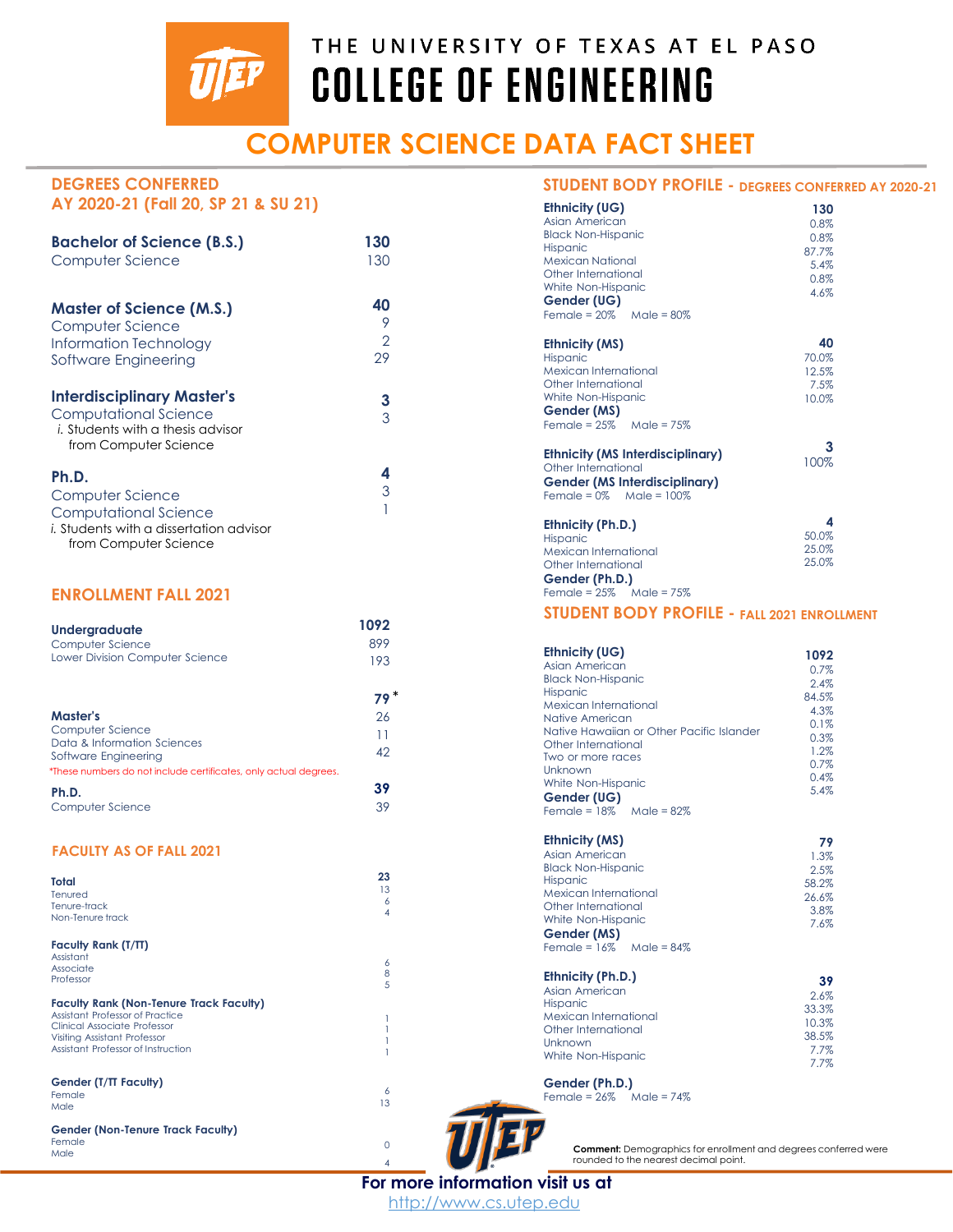

# **ELECTRICAL AND COMPUTER ENGINEERING DATA FACT SHEET**

| <b>DEGREES CONFERRED</b>                                         |                  | STUDENT BODY PROFILE - DEGREES CONFERRED AY 2020-21 |                |
|------------------------------------------------------------------|------------------|-----------------------------------------------------|----------------|
| AY 2020-21 (Fall 20, SP 21 & SU 21)                              |                  |                                                     |                |
|                                                                  |                  | <b>Ethnicity (UG)</b>                               | 105            |
|                                                                  |                  | Asian American                                      | 1.0%<br>1.0%   |
| <b>Bachelor of Science (B.S.)</b>                                | 105              | <b>Black Non-Hispanic</b>                           | 75.2%          |
| <b>Electrical Engineering</b>                                    | 105              | Hispanic<br><b>Mexican National</b>                 | 11.4%          |
|                                                                  |                  | Native American                                     | 1.0%           |
|                                                                  |                  | Other International                                 | 4.8%           |
| <b>Master of Science (M.S.)</b>                                  | 16               | White Non-Hispanic                                  | 5.7%           |
| Computer Engineering                                             | 6                | Gender (UG)                                         |                |
| <b>Electrical Engineering</b>                                    | 10               | Female = $16\%$ Male = $84\%$                       |                |
|                                                                  |                  |                                                     |                |
|                                                                  |                  | <b>Ethnicity (MS)</b>                               | 16             |
|                                                                  |                  | Hispanic                                            | 62.5%          |
| Ph.D.                                                            | 3                | <b>Mexican National</b>                             | 18.8%          |
| Electrical & Computer Engineering                                | 3                | Other International                                 | 12.5%          |
|                                                                  |                  | White Non-Hispanic                                  | 6.3%           |
|                                                                  |                  | Gender (MS)                                         |                |
|                                                                  |                  | Female = $13\%$ Male = $88\%$                       |                |
| <b>ENROLLMENT FALL 2021</b>                                      |                  |                                                     |                |
|                                                                  |                  | Ethnicity (Ph.D.)                                   | 3              |
|                                                                  |                  | <b>Hispanic</b><br>Other International              | 33.3%          |
| Undergraduate                                                    | 513              | Gender (Ph.D.)                                      | 66.7%          |
| <b>Electrical Engineering</b>                                    | 428              | Female = $33\%$ Male = $67\%$                       |                |
| Lower Division Electrical Engineering                            | 85               |                                                     |                |
|                                                                  |                  | <b>STUDENT BODY PROFILE - FALL 2021 ENROLLMENT</b>  |                |
|                                                                  |                  |                                                     |                |
| <b>Master's</b>                                                  | $57^*$           | <b>Ethnicity (UG)</b><br>Asian American             | 513            |
| Computer Engineering                                             | 17               | <b>Black Non-Hispanic</b>                           | 0.2%           |
| <b>Electrical Engineering</b>                                    | 40               | Hispanic                                            | 1.4%           |
|                                                                  |                  | Mexican International                               | 90.1%          |
| *These numbers do not include certificates, only actual degrees. |                  | Native American                                     | 5.1%           |
|                                                                  |                  | Native Hawaiian or Other Pacific Islander           | 0.2%           |
|                                                                  |                  | Other International                                 | 0.2%           |
| Ph.D.                                                            | 26               | Two or more races                                   | 1.0%<br>0.6%   |
| Electrical & Computer Engineering                                | 26               | Unknown                                             | 0.2%           |
|                                                                  |                  | White Non-Hispanic                                  | 1.2%           |
|                                                                  |                  | Gender (UG)                                         |                |
|                                                                  |                  | Female = $15\%$ Male = $85\%$                       |                |
| <b>FACULTY AS OF FALL 2021</b>                                   |                  |                                                     |                |
|                                                                  |                  | <b>Ethnicity (MS)</b>                               | 57             |
| Total                                                            | 17               | <b>Hispanic</b><br>Mexican International            | 75.4%<br>21.1% |
| Tenured                                                          | 11               | Other International                                 | 1.8%           |
| Tenure-track                                                     | 3                | White Non-Hispanic                                  | 1.8%           |
| Non-Tenure track                                                 | 4                | Gender (MS)                                         |                |
|                                                                  |                  | Female = $14\%$ Male = $86\%$                       |                |
| <b>Faculty Rank (T/TT)</b>                                       |                  |                                                     |                |
| Assistant                                                        | 3                | Ethnicity (Ph.D.)                                   | 26             |
| Associate                                                        | 5                | <b>Hispanic</b>                                     | 46.2%          |
| Professor                                                        | 6                | Mexican International                               | 3.8%           |
|                                                                  |                  | Other International                                 | 30.8%          |
| <b>Faculty Rank (Non-Tenure Track Faculty)</b>                   |                  | Unknown                                             | 3.8%           |
| Assistant Professor of Instruction                               | 1                | White Non-Hispanic                                  | 15.4%          |
| Associate Professor of Practice                                  | $\overline{2}$   | Gender (Ph.D.)                                      |                |
| Professor of Practice                                            | $\mathbf{1}$     | Female = $23\%$ Male = $77\%$                       |                |
| <b>Gender (T/TT Faculty)</b>                                     |                  |                                                     |                |
| Female                                                           | 3                |                                                     |                |
| Male                                                             | 11               |                                                     |                |
|                                                                  |                  |                                                     |                |
| <b>Gender (Non-Tenure Track Faculty)</b>                         |                  |                                                     |                |
| Female                                                           | $\mathbf 0$<br>4 |                                                     |                |
| Male                                                             |                  |                                                     |                |

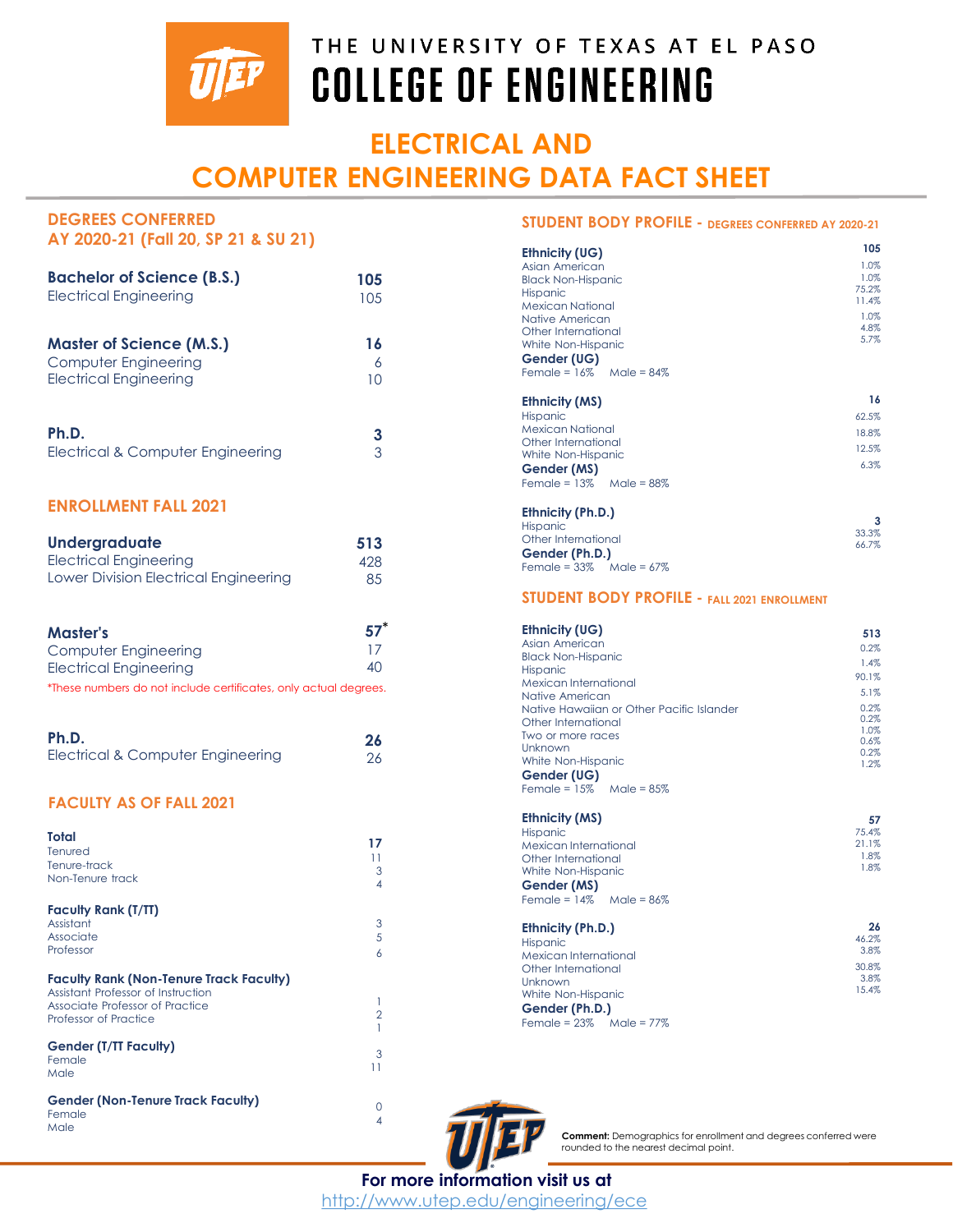

## **ENGINEERING EDUCATION AND LEADERSHIP DATA FACT SHEET**

#### **DEGREES CONFERRED AY 2020-21 (Fall 20, SP 21 & SU 21)**

| <b>Bachelor of Science (B.S.)</b><br><b>Engineering Leadership</b> | 9 |
|--------------------------------------------------------------------|---|
| <b>Master of Science (M.S.)</b><br>Engineering                     |   |

## **ENROLLMENT FALL 2021**

| Undergraduate                         | 112 |
|---------------------------------------|-----|
| Engineering Innovation & Leadership   | 86  |
| <b>Engineering Leadership</b>         | 3   |
| Lower Division Engineering Leadership | 23  |
| <b>Master's</b>                       |     |
| Engineering                           |     |

*\**These numbers do not include certificates, only actual degrees.

### **FACULTY AS OF FALL 2021**

| <b>Total</b><br>Tenured<br>Tenure-track<br>Non-Tenure track | 5 |
|-------------------------------------------------------------|---|
| <b>Faculty Rank (T/TT)</b><br>Associate<br>Professor        |   |

| <b>Faculty Rank (Non-Tenure Track Faculty)</b><br>Research Assistant Professor<br>Lecturer |  |
|--------------------------------------------------------------------------------------------|--|
| <b>Gender (T/TT Faculty)</b><br>Female<br>Male                                             |  |
| <b>Gender (Non-Tenure Track Faculty)</b><br>Female<br>Male                                 |  |

1 1

1 4

0  $\overline{2}$ 

#### **STUDENT BODY PROFILE - DEGREES CONFERRED AY 2020-21**

| Ethnicity (UG)     |       |
|--------------------|-------|
| Asian American     | 11.1% |
| Hispanic           | 77.8% |
| White Non-Hispanic | 11.1% |
| Gender (UG)        |       |
|                    |       |
| Ethnicity (MS)     |       |
| Hispanic           | 100%  |
| Gender (MS)        |       |
|                    |       |

## **STUDENT BODY PROFILE - FALL 2021 ENROLLMENT**

| Ethnicity (UG)                | 112   |
|-------------------------------|-------|
| <b>Black Non-Hispanic</b>     | 2.7%  |
| <b>Hispanic</b>               | 86.6% |
| Mexican International         | 5.4%  |
| Two or more races             | 0.9%  |
| Unknown                       | 0.9%  |
| White Non-Hispanic            | 3.6%  |
| Gender (UG)                   |       |
| Female = $31\%$ Male = $69\%$ |       |
| <b>Ethnicity (MS)</b>         |       |

| <b>LIIIIILIY (MJ)</b>         |       |
|-------------------------------|-------|
| Hispanic                      | 33.3% |
| Mexican International         | 11.1% |
| Other International           | 44.4% |
| White Non-Hispanic            | 11.1% |
| Gender (MS)                   |       |
| Female = $67\%$ Male = $33\%$ |       |

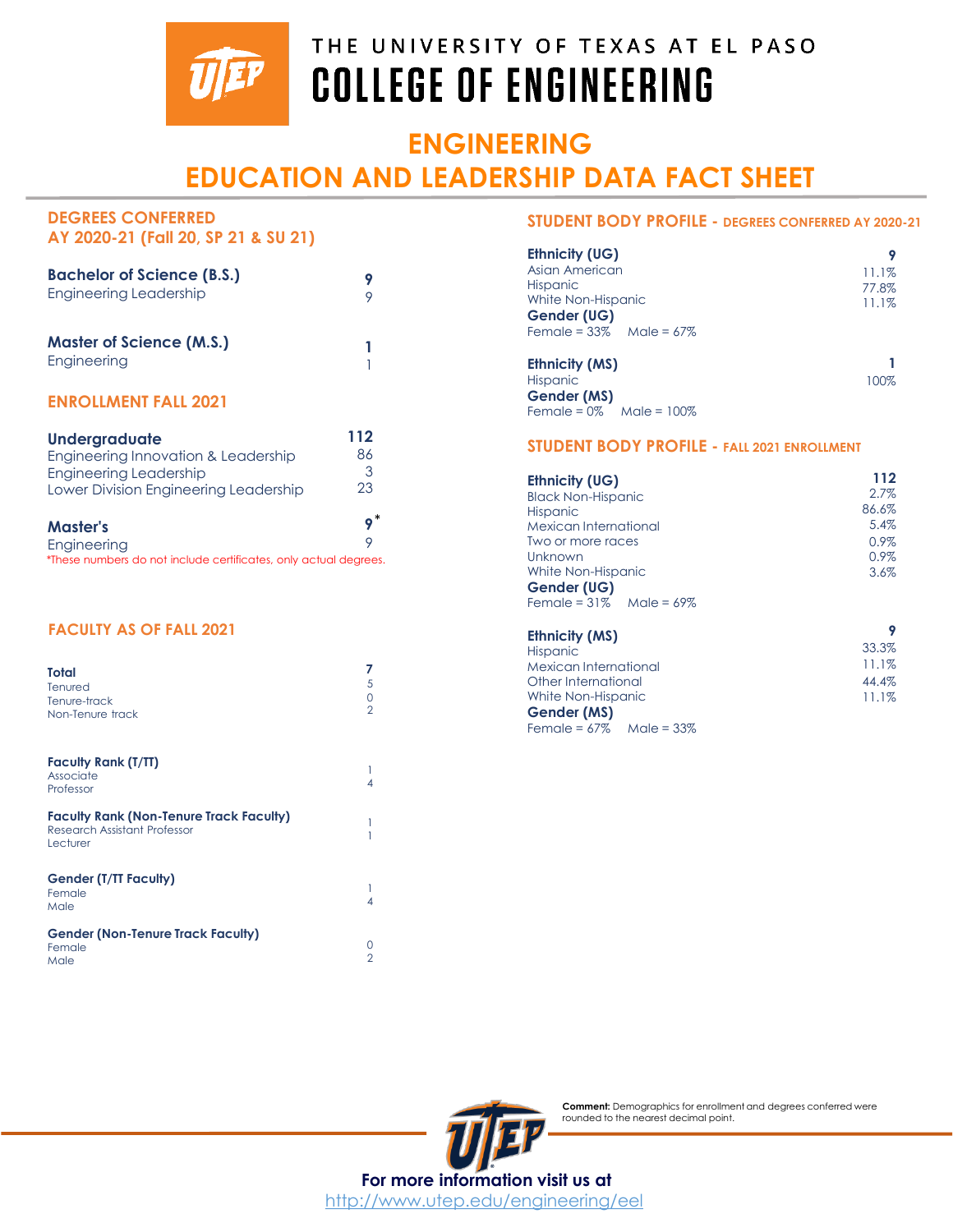

# **INDUSTRIAL, MANUFACTURING & SYSTEMS ENGINEERING DATA FACT SHEET**

| AY 2020-21 (Fall 20, SP 21 & SU 21)                                                                                   |    |
|-----------------------------------------------------------------------------------------------------------------------|----|
| <b>Bachelor of Science (B.S.)</b>                                                                                     | 79 |
| Industrial & Systems Engineering                                                                                      | 79 |
| <b>Master of Science (M.S.)</b>                                                                                       | 53 |
| <b>Industrial Engineering</b>                                                                                         | 8  |
| Manufacturing Engineering                                                                                             | 12 |
| <b>Systems Engineering</b>                                                                                            | 28 |
| Systems Engineering - AT&T                                                                                            | 5  |
| Interdisciplinary Ph.D.<br>Computational Science<br>i. Students with a College of Engineering<br>Dissertation Advisor |    |

### **ENROLLMENT FALL 2021**

**DEGREES CONFERRED** 

| <b>Undergraduate</b>                  | 182  |
|---------------------------------------|------|
| Industrial and Systems Engineering    | 1.54 |
| Lower Division Industrial Engineering | 28   |

| <b>Master's</b>            | 190 |
|----------------------------|-----|
| Industrial Engineering     |     |
| Manufacturing Engineering  | 34  |
| <b>Systems Engineering</b> | 24  |
| Systems Engineering - AT&T | 123 |
|                            |     |

*\**These numbers do not include certificates, only actual degrees.

### **FACULTY AS OF FALL 2021**

| Total<br>Tenured<br>Tenure-track<br>Non-Tenure track                           | 11<br>5<br>3<br>$\overline{3}$ |
|--------------------------------------------------------------------------------|--------------------------------|
| Faculty Rank (T/TT)<br>Assistant<br>Associate<br>Professor                     | 3<br>4                         |
| <b>Faculty Rank (Non-Tenure Track Faculty)</b><br>Research Assistant Professor | 3                              |
| <b>Gender (T/TT Faculty)</b><br>Female<br>Male                                 |                                |
| <b>Gender (Non-Tenure Track Faculty)</b><br>Female<br>Male                     | 2                              |

#### **STUDENT BODY PROFILE - DEGREES CONFERRED AY 2020-21**

| Ethnicity (UG)<br>Hispanic<br>Mexican National<br>Other International<br>Unknown<br>Gender (UG)<br>Female = $30\%$ Male = $70\%$                                                       | 79<br>44.3%<br>11.4%<br>41.8%<br>2.5%         |
|----------------------------------------------------------------------------------------------------------------------------------------------------------------------------------------|-----------------------------------------------|
| <b>Ethnicity (MS)</b><br><b>Black Non-Hispanic</b><br>Hispanic<br><b>Mexican National</b><br>Other International<br>White Non-Hispanic<br>Gender (MS)<br>Female = $28\%$ Male = $72\%$ | 53<br>11.3%<br>52.8%<br>24.5%<br>1.9%<br>9.4% |
| <b>Ethnicity (Interdisciplinary Ph.D)</b><br>Other International                                                                                                                       | 100%                                          |
| <b>Gender (Interdisciplinary Ph.D.)</b>                                                                                                                                                |                                               |

 $F$ emale = 0% Male =  $100\%$ 

#### **STUDENT BODY PROFILE - FALL 2021 ENROLLMENT**

| <b>Ethnicity (UG)</b>         | 182   |
|-------------------------------|-------|
| Asian American                | 0.5%  |
| <b>Black Non-Hispanic</b>     | 1.1%  |
| Hispanic                      | 73.1% |
| Mexican International         | 13.7% |
| Native American               | 0.5%  |
| Other International           | 8.2%  |
| Two or more races             | 0.5%  |
| Unknown                       | 0.5%  |
| White Non-Hispanic            | 1.6%  |
| Gender (UG)                   |       |
| Female = $36\%$ Male = $64\%$ |       |
| <b>Ethnicity (MS)</b>         | 190   |
| Asian American                | 1.1%  |
| <b>Black Non-Hispanic</b>     | 3.2%  |
| <b>Hispanic</b>               |       |
| Mexican International         | 61.6% |
| Native American               | 21.1% |
| Other International           | 0.5%  |
| Unknown                       | 2.1%  |
| White Non-Hispanic            | 1.1%  |
| Gender (MS)                   | 9.5%  |
| Female = $31\%$ Male = $69\%$ |       |



\*

**Comment:** Demographics for enrollment and degrees conferred were rounded to the nearest decimal point.

**For more information visit us at** http://www.utep.edu/engineering/imse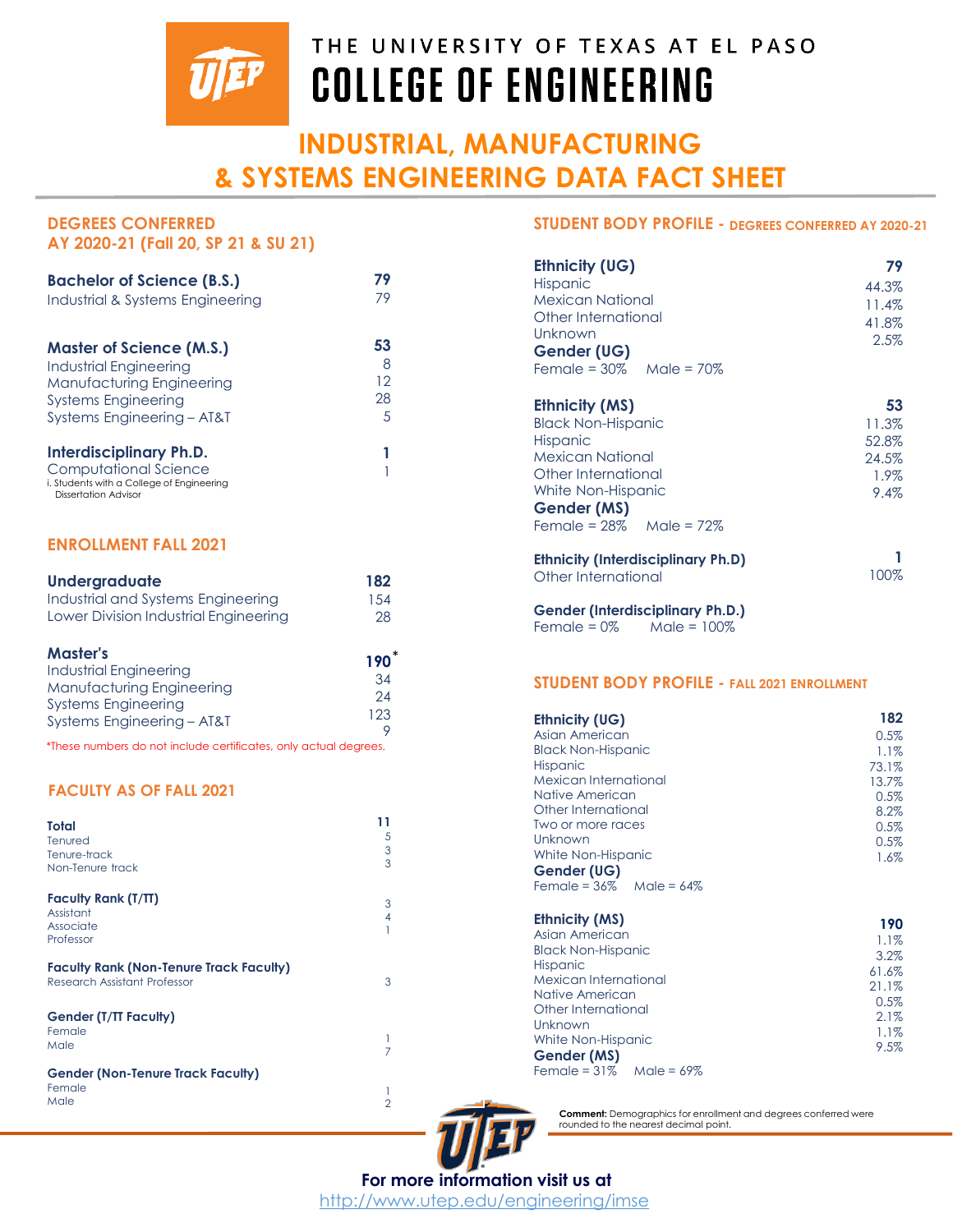

# **MECHANICAL ENGINEERING DATA FACT SHEET**

#### **DEGREES CONFERRED AY 2020-21 (Fall 20, SP 21 & SU 21)**

| <b>Bachelor of Science (B.S.)</b> | 222 |
|-----------------------------------|-----|
| <b>Mechanical Engineering</b>     | 222 |
| <b>Master of Science (M.S.)</b>   | 33  |
| <b>Mechanical Engineering</b>     | 33  |
| Ph.D.                             | 13  |
| <b>Mechanical Engineering</b>     | 13  |

## **ENROLLMENT FALL 2021**

| Undergraduate<br>Lower Division Mechanical Engineering<br><b>Mechanical Engineering</b>                                                                       | 998<br>149<br>849         |
|---------------------------------------------------------------------------------------------------------------------------------------------------------------|---------------------------|
| <b>Master's</b><br><b>Mechanical Engineering</b><br>*These numbers do not include certificates only actual degrees.                                           | $70*$<br>70               |
| Ph.D.<br><b>Mechanical Engineering</b>                                                                                                                        | 56<br>56                  |
| <b>FACULTY AS OF FALL 2021</b>                                                                                                                                |                           |
| <b>Total</b><br>Tenured<br>Tenure-track<br>Non-Tenure track                                                                                                   | 26<br>13<br>8<br>5        |
| <b>Faculty Rank (T/TT)</b><br>Assistant<br>Associate<br>Professor                                                                                             | $\overline{7}$<br>3<br>11 |
| <b>Faculty Rank (Non-Tenure Track Faculty)</b><br>Associate Professor of Practice<br>Associate Professor of Instruction<br>Assistant Professor of Instruction | 3<br>1<br>1               |
| <b>Gender (T/TT Faculty)</b><br>Female<br>Male                                                                                                                | 2<br>19                   |
| <b>Gender (Non-Tenure Track Faculty)</b><br>Female<br>Male                                                                                                    | 1<br>4                    |

## **STUDENT BODY PROFILE - DEGREES CONFERRED AY 2020-21**

| Ethnicity (UG)<br><b>Hispanic</b><br>Mexican National<br>Other International<br>Two or more races<br>Unknown<br>White Non-Hispanic<br>Gender (UG)<br>Female = $17\%$ Male = $83\%$ | 222<br>78.4%<br>11.7%<br>5.0%<br>0.5%<br>0.9%<br>3.6% |
|------------------------------------------------------------------------------------------------------------------------------------------------------------------------------------|-------------------------------------------------------|
| Ethnicity (MS)<br>Asian American<br><b>Hispanic</b><br><b>Mexican National</b><br>Other International<br>White Non-Hispanic<br>Gender (MS)<br>Female = $15\%$<br>Male = $85\%$     | 33<br>3.0%<br>72.7%<br>12.1%<br>6.1%<br>6.1%          |

| Ethnicity (Ph.D.)             | 13    |
|-------------------------------|-------|
| Asian American                | 7.7%  |
| <b>Hispanic</b>               | 23.1% |
| <b>Mexican National</b>       | 7.7%  |
| Other International           | 30.8% |
| White Non-Hispanic            | 30.8% |
| Gender (Ph.D.)                |       |
| Female = $23\%$ Male = $77\%$ |       |

#### **STUDENT BODY PROFILE - FALL 2021 ENROLLMENT**

| Ethnicity (UG)                | 998   |
|-------------------------------|-------|
| Asian American                | 0.6%  |
| <b>Black Non-Hispanic</b>     | 1.3%  |
| <b>Hispanic</b>               |       |
| Mexican International         | 84.1% |
| Native American               | 7.8%  |
| Other International           | 0.2%  |
| Two or more races             | 0.6%  |
| Unknown                       | 0.8%  |
| White Non-Hispanic            | 0.6%  |
| Gender (UG)                   | 4.0%  |
| Female = $19\%$ Male = $81\%$ |       |

| <b>Ethnicity (MS)</b>         | 70    |
|-------------------------------|-------|
| Asian American                | 2.9%  |
| <b>Black Non-Hispanic</b>     | 1.4%  |
| <b>Hispanic</b>               | 71.4% |
| Mexican International         | 20.0% |
| Other International           | 1.4%  |
| White Non-Hispanic            | 2.9%  |
| Gender (MS)                   |       |
| Female = $27\%$ Male = $73\%$ |       |
|                               |       |
| Ethnicity (Ph.D.)             | 56    |
| Asian American                | 7.1%  |
| <b>Black Non-Hispanic</b>     | 5.4%  |
| <b>Hispanic</b>               | 35.7% |
| Mexican International         | 17.9% |
| Other International           | 17.9% |
| Unknown                       | 1.8%  |
| White Non-Hispanic            | 14.3% |
| Gender (Ph.D.)                |       |
| Female = $18\%$ Male = $82\%$ |       |